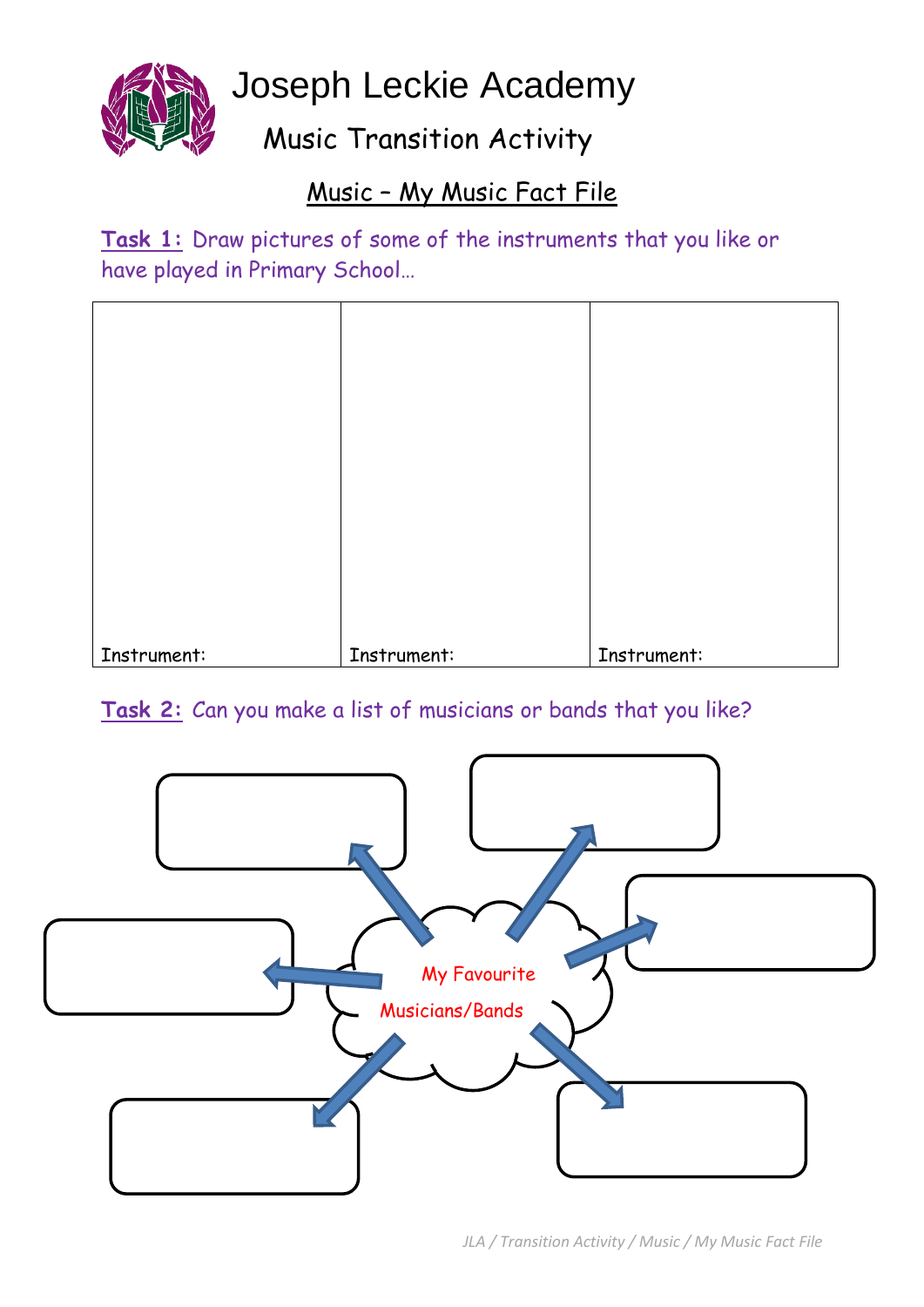**Task 3:** Put the words below the table into the right column,

| Important | Not Important |
|-----------|---------------|
|           |               |
|           |               |
|           |               |
|           |               |
|           |               |

depending on if you think its important or not important for Musicians.

| Confidence      | Teamwork  | Being really loud | Being on time     |
|-----------------|-----------|-------------------|-------------------|
| Good at drawing | Listening | Being bossy       | Being open minded |

**Task 4:** If you were to perform music on a stage, how would you design your stage so that everyone can be seen by the audience? How could you make your stage interesting for your audience, so they do not get bored?

**Design your own performance stage:**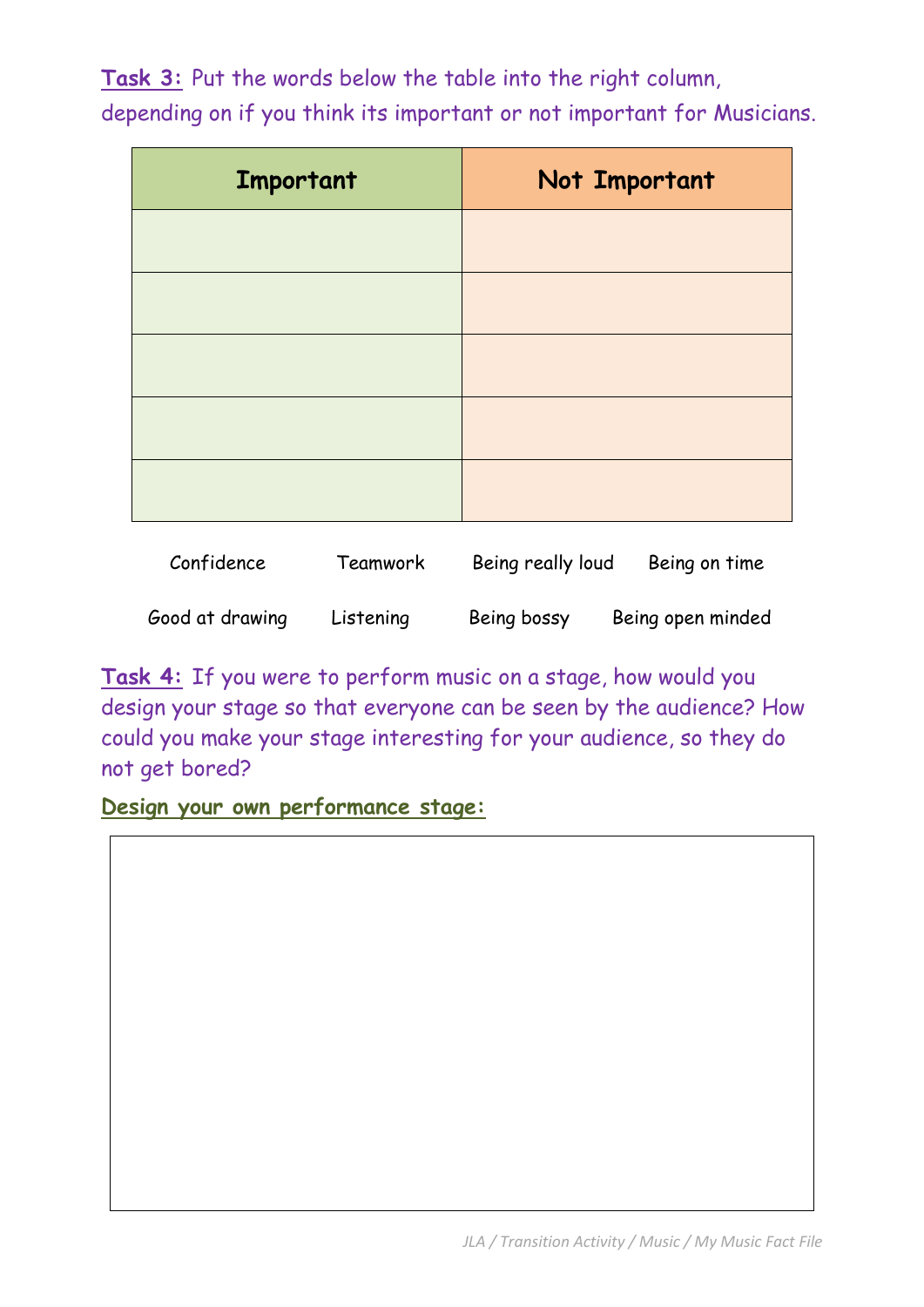#### **Task 5:** Can you draw these following musical words?

| Deep Pitch | Loud | Fast Speed |
|------------|------|------------|

| High Pitched | Quiet | Slow Speed |
|--------------|-------|------------|

## **Task 6:** Create your own Spotify/YouTube/Apple Music Playlist:

| Artist: | Song Name:                                                  |
|---------|-------------------------------------------------------------|
| Artist: | Song Name:                                                  |
| Artist: | Song Name:                                                  |
| Artist: | Song Name:                                                  |
| Artist: | Song Name:<br><u> 1989 - Andrea State Barbara, polit</u> ik |
| Artist: | Song Name:                                                  |
| Artist: | Song Name:                                                  |
| Artist: | Song Name:                                                  |
| Artist: | Song Name:                                                  |

*JLA / Transition Activity / Music / My Music Fact File*